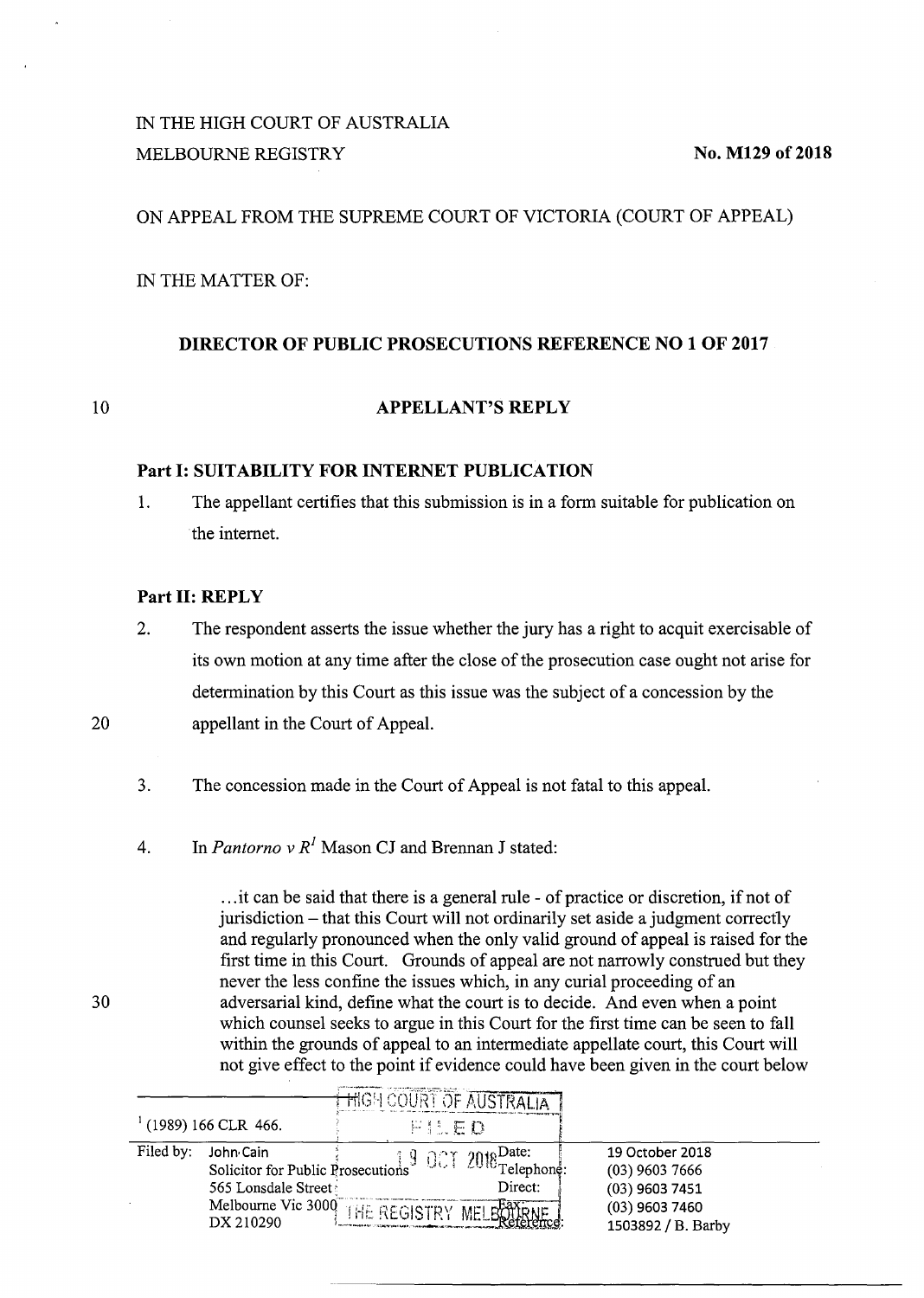which by any possibility could have prevented the point from succeeding: *Coulton v Holcombe* [citation omitted]. But, absent such a possibility, there are some cases in which it is expedient in the interests of justice to allow a point to be raised on appeal which was not argued in the court below: see *0 'brien v Komesaroff* [ citation omitted].<sup>2</sup>

- 5. In *Smith v*  $R^3$  Gleeson CJ, Gaudron, Gummow and Hayne JJ stated:
- 10 There is no constitutional reason forbidding this Court, perceiving for the first time a flaw in the earlier conduct of proceedings, to permit a party to an appeal to the Court to raise a completely new legal proposition not previously advanced, whether at trial or on appeal [citation omitted]. Sometimes a fresh look at a problem can uncover a point that everyone has overlooked or mistaken and so prevent an injustice [citation omitted]. Such a new argument is only forbidden where procedural unfairness is caused to a party, such as might arise if a party could have met the point, if raised earlier, by tendering additional or different evidence.<sup>4</sup>
	- 6. There is no constitutional bar to this Court considering the point not taken in the Court of Appeal by the appellant. The point is inextricably linked to the question for consideration being whether the *Prasad* direction is contrary to law. It is expedient to consider this point during this appeal, where special leave has been granted, rather than a wait for another vehicle in the future.
		- 7. Further, there is no impact upon the respondent as the appeal comes to this Court by way of a DPP reference in which appellant has agreed to pay the costs of the respondent and the respondent has been acquitted of the offence.

20

 $^{2}$  Ibid at 475 - 476.

 $3$  (2001) 206 CLR 650.

 $4$  Ibid at [22].